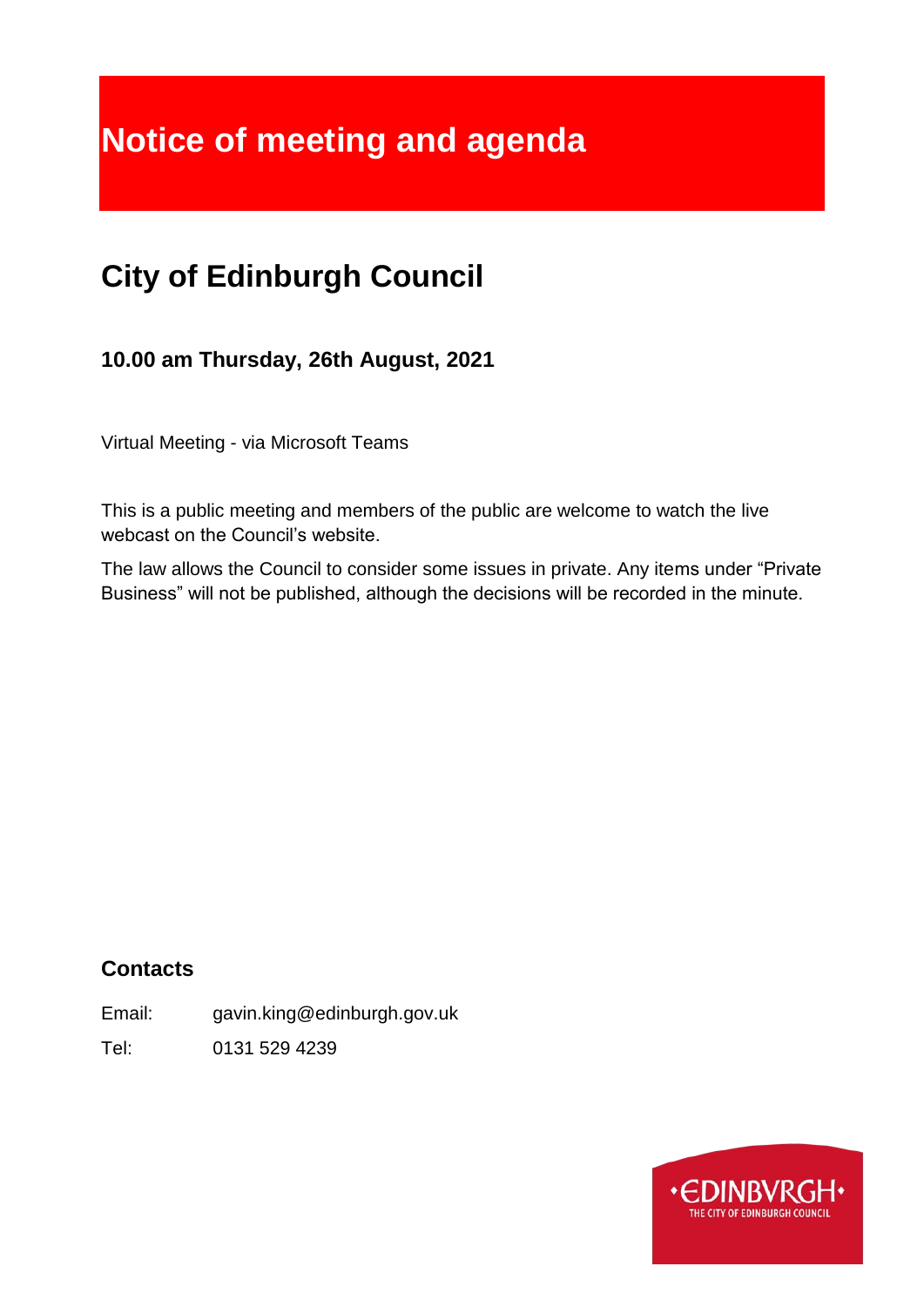## **1. Order of business**

**1.1** Including any notices of motion and any other items of business submitted as urgent for consideration at the meeting.

# **2. Declaration of interests**

**2.1** Members should declare any financial and non-financial interests they have in the items of business for consideration, identifying the relevant agenda item and the nature of their interest.

### **3. Deputations**

**3.1** If any

# **4. Minutes**

| 4.1 | The City of Edinburgh Council of 24 June 2021 – submitted for | 17 - 140 |
|-----|---------------------------------------------------------------|----------|
|     | approval as a correct record                                  |          |

#### **5. Leader's Report**

**5.1** Leader's report 141 - 144

## **6. Appointments**

| 6.1 | Elected Member Champion - Older People – Report by the | 145 - 148 |
|-----|--------------------------------------------------------|-----------|
|     | <b>Executive Director of Corporate Services</b>        |           |
|     |                                                        |           |

# **7. Reports**

**7.1** Review of Political Management Arrangements – Report by the Executive Director of Corporate Services 149 - 156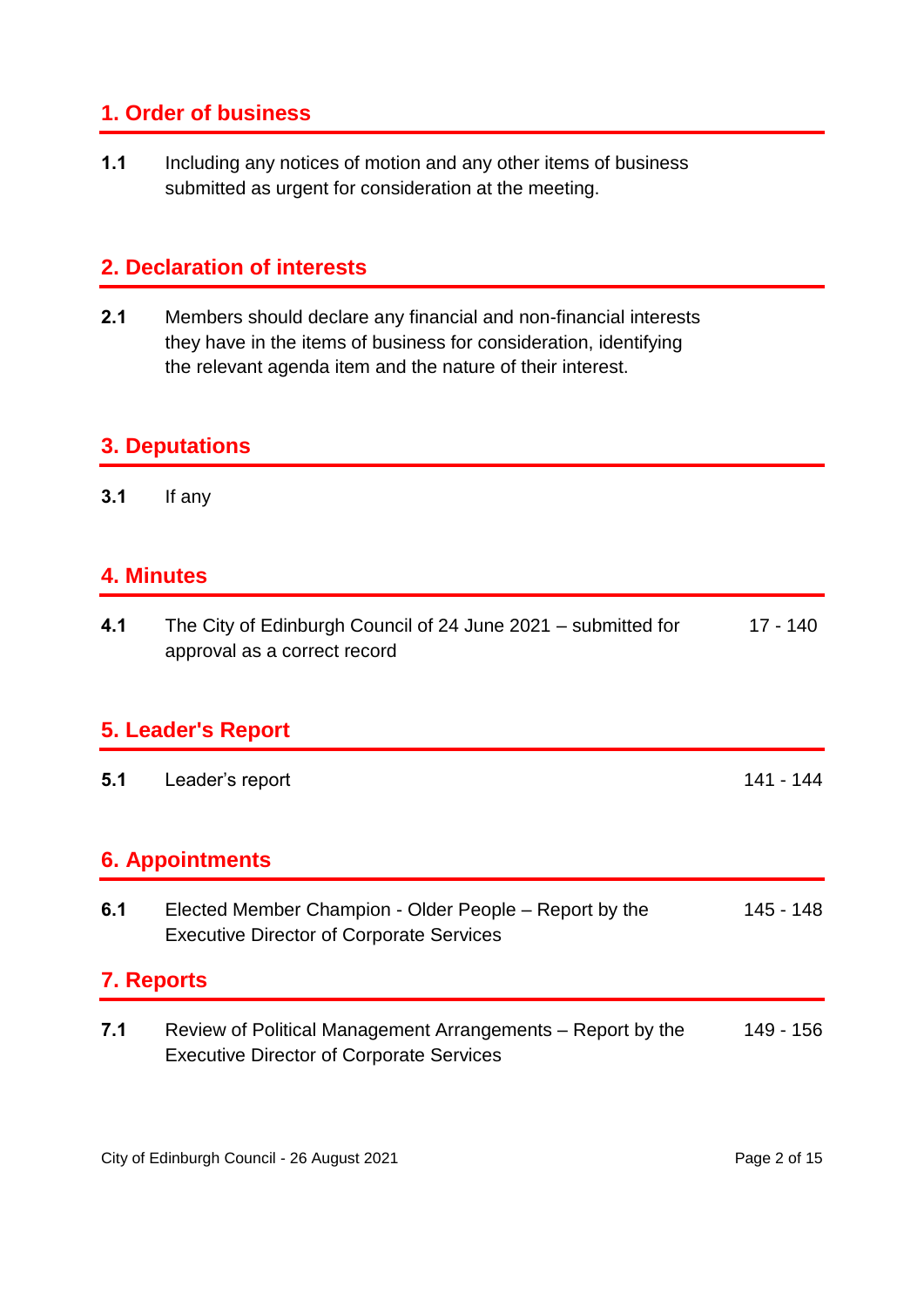| 7.2 | The Scheme of Delegation – Report by the Executive Director of<br><b>Corporate Services</b>                                                            | 157 - 272   |
|-----|--------------------------------------------------------------------------------------------------------------------------------------------------------|-------------|
| 7.3 | Consultation Response to Ethical Standards Commissioner -<br>Strategic Plan 2021-24 – Report by the Executive Director of<br><b>Corporate Services</b> | $273 - 278$ |
| 7.4 | Council Rolling Actions Log - August 2021                                                                                                              | 279 - 288   |
| 7.5 | Report in Relation to a Legal Case                                                                                                                     | 289 - 336   |
|     | (a) Report by the Monitoring Officer                                                                                                                   |             |
|     | (b) Supplementary Confidential Report by the Monitoring Officer                                                                                        |             |
| 7.6 | Treasury Management - Annual Report 2020/21 - referral from<br>the Finance and Resources Committee                                                     | 337 - 356   |
| 7.7 | Revenue Monitoring 2020/21 - Outturn Report - referral from the<br><b>Finance and Resources Committee</b>                                              | $357 - 374$ |
| 7.8 | Strategic Review of Parking - Results of Phase 2 Consultation<br>and General Update – referral from the Transport and<br><b>Environment Committee</b>  | $375 - 730$ |
| 7.9 | Reform of Transport Arm's Length External Organisations -<br>referral from the Transport and Environment Committee                                     | 731 - 746   |

# **8. Motions**

**8.1** By Councillor Mowat – Drainage "Council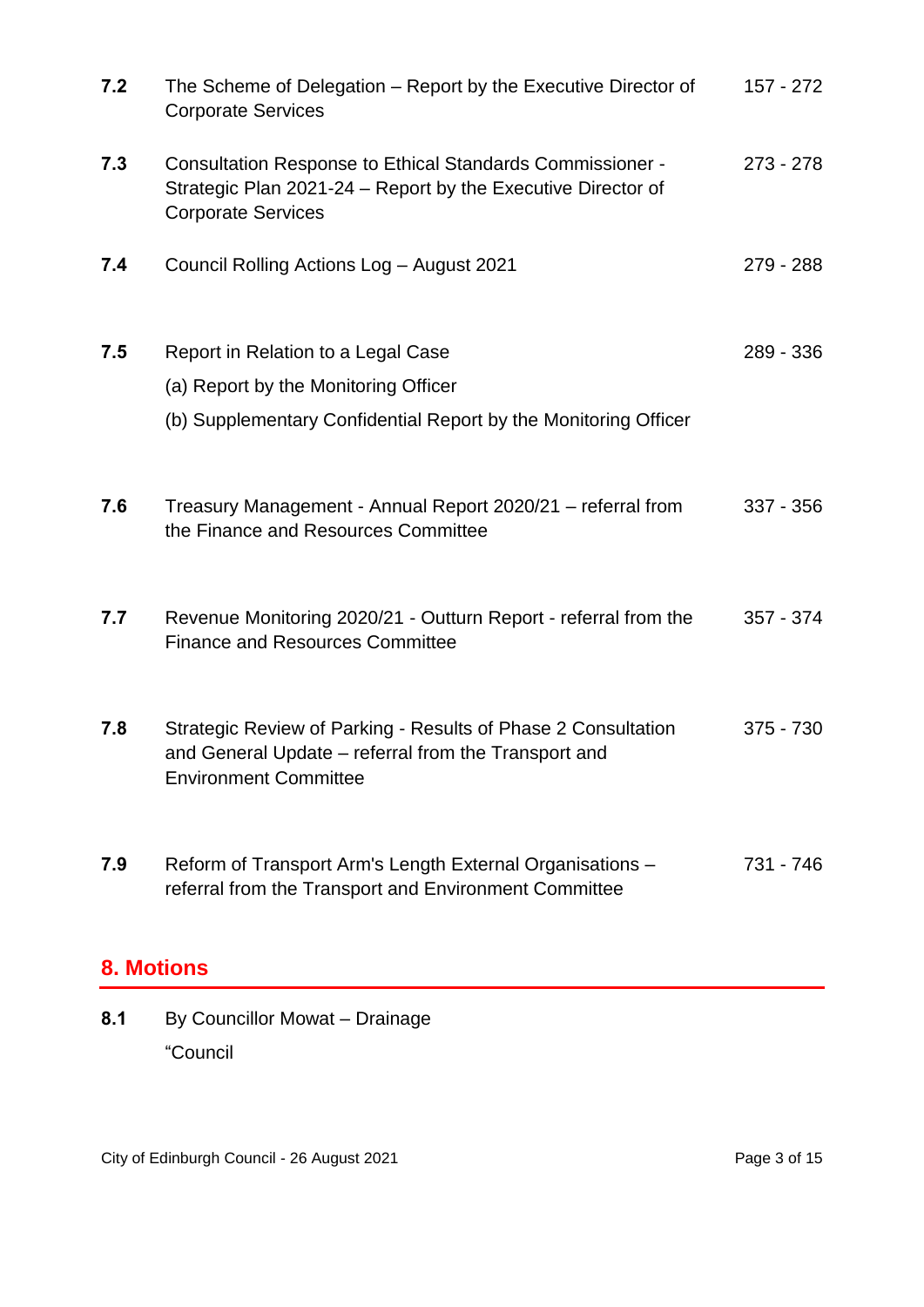Council notes that motions from Councillors in August 2020 and August 2013 have asked officers to engage with Scottish Water and then report back as to how flooding in the event of heavy rainfall can be mitigated. Is concerned that after flooding in similar areas of the city which have, in some cases, affected the same homes and businesses.

Further notes that a 'Vision for Water Management' was reported to the Transport and Environment Committee in November 2020. While accepting this is a useful vision statement, considers that Council needs to be better informed of the issues around flooding events in Edinburgh to enable Members to respond to the concerns of residents and businesses, and better represent those interests in Council decision making and with other organisations.

Therefore, calls for in 1 cycle:

A report of engagement activity with Scottish Water detailing how the following challenges are being addressed:

Separation of foul water from wastewater:

The survey of the drainage/sewerage system to ascertain where there are blockages, slow draining gullies and to detail what works needs to be done to reduce slow running drains and blocked gullies which lead to localised flooding during spells of heavy rain as agreed in the motion of 2013.

Capacity issues with both the sewerage and drainage system and how this is being addressed.

Road surface design appropriate for intense rainfall events, including camber angles and gully placement and the intelligent use of adjacent surfaces to attenuate flooding and mitigate the risk to property."

#### **8.2** By Councillor Osler - Action on Flooding

"Council notes:

- 1) Notes the torrential rainfall witnessed in July 2021 which resulted in serious localised flooding including areas of Blackhall, Comely Bank, Craigleith, Drylaw, Inverleith, Stockbridge and Warriston.
- 2) Thanks the efforts of Council officers, the emergency services and local residents who worked to support local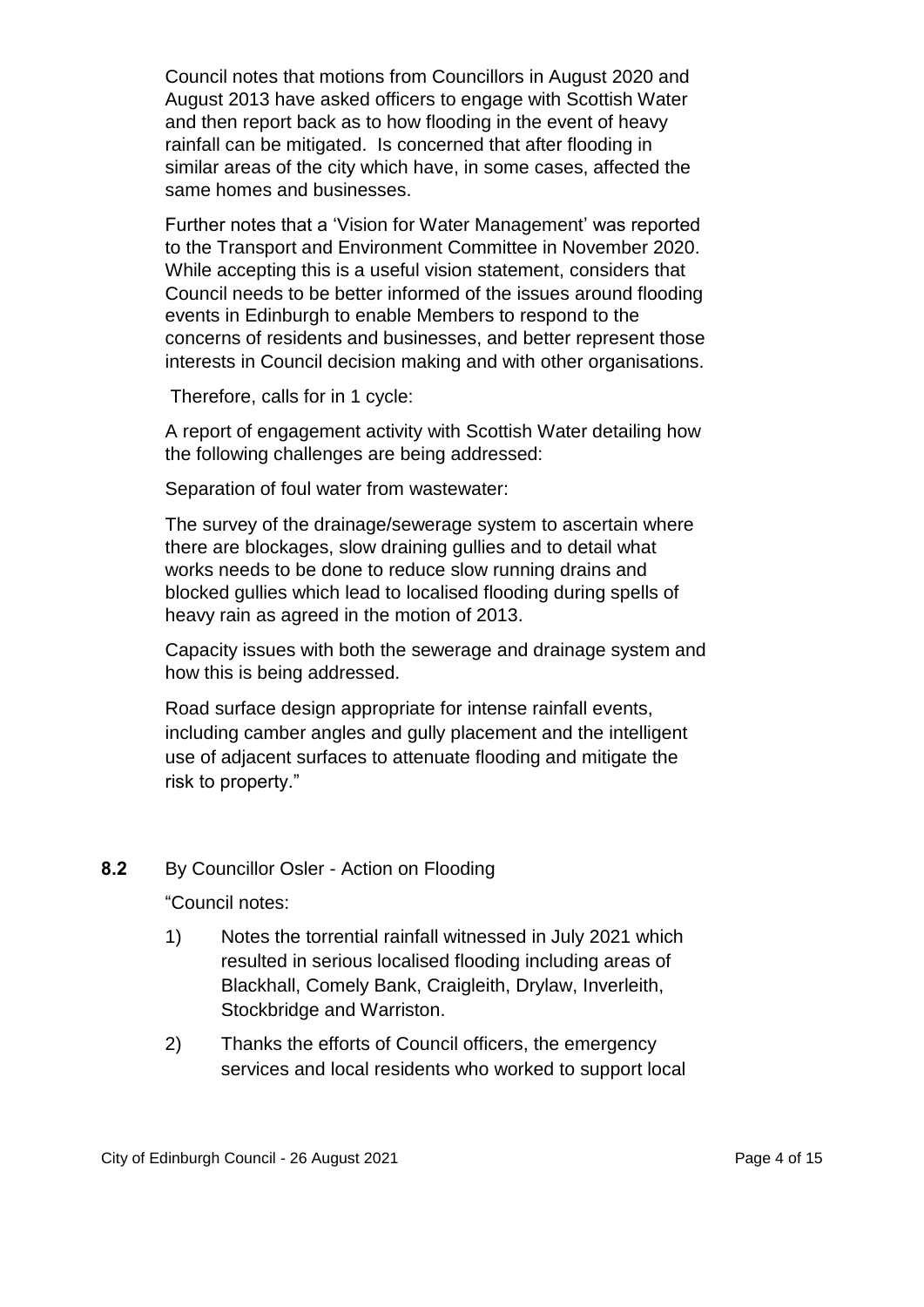communities which were affected.

- 3) Notes the Vision for Water Management as approved Transport and Environment Committee in November 2020 which recognised how occurrences of extreme rainfall events will rise as a result of climate change, and that a progress report on the Vision is due later this year.
- 4) Notes the collaborative work with Scottish Water and SEPA to address the complex interaction between surface and wastewater and to develop surface water management plans which identify the most critical areas in this city for flooding.
- 5) Remains concerned that continued pressure on local government funding will mean the Council is unable to make the critical improvements which will be necessary to protect communities from future flooding.
- 6) Therefore agrees that the Convenor of Transport and Environment Committee writes to both Cabinet Secretary for Finance and Economy and the Minister for Net Zero, Energy and Transport in order to seek sufficient increased funding to enable the necessary improvements to be made."
- **8.3** By Councillor Osler Creating a Safer First and Last Mile Journey for Women and Girls

"Council:

- acknowledges the importance of ensuring women and girls can travel safely in Edinburgh including through our open spaces,
- recognises 'Safe Cities and Safe Public Spaces' is one of the core partnership initiatives in action used by UN Women (of the United Nations) to achieve its 2018 – 2021 strategic plan objective of more cities and other settings having safe and empowering public spaces for women and girls,
- notes Atkins' 'Get Home Safe' which calls on transport planners and urban designers to take action to create safer first and last mile journeys for women, and recommends: improving visibility through low to the ground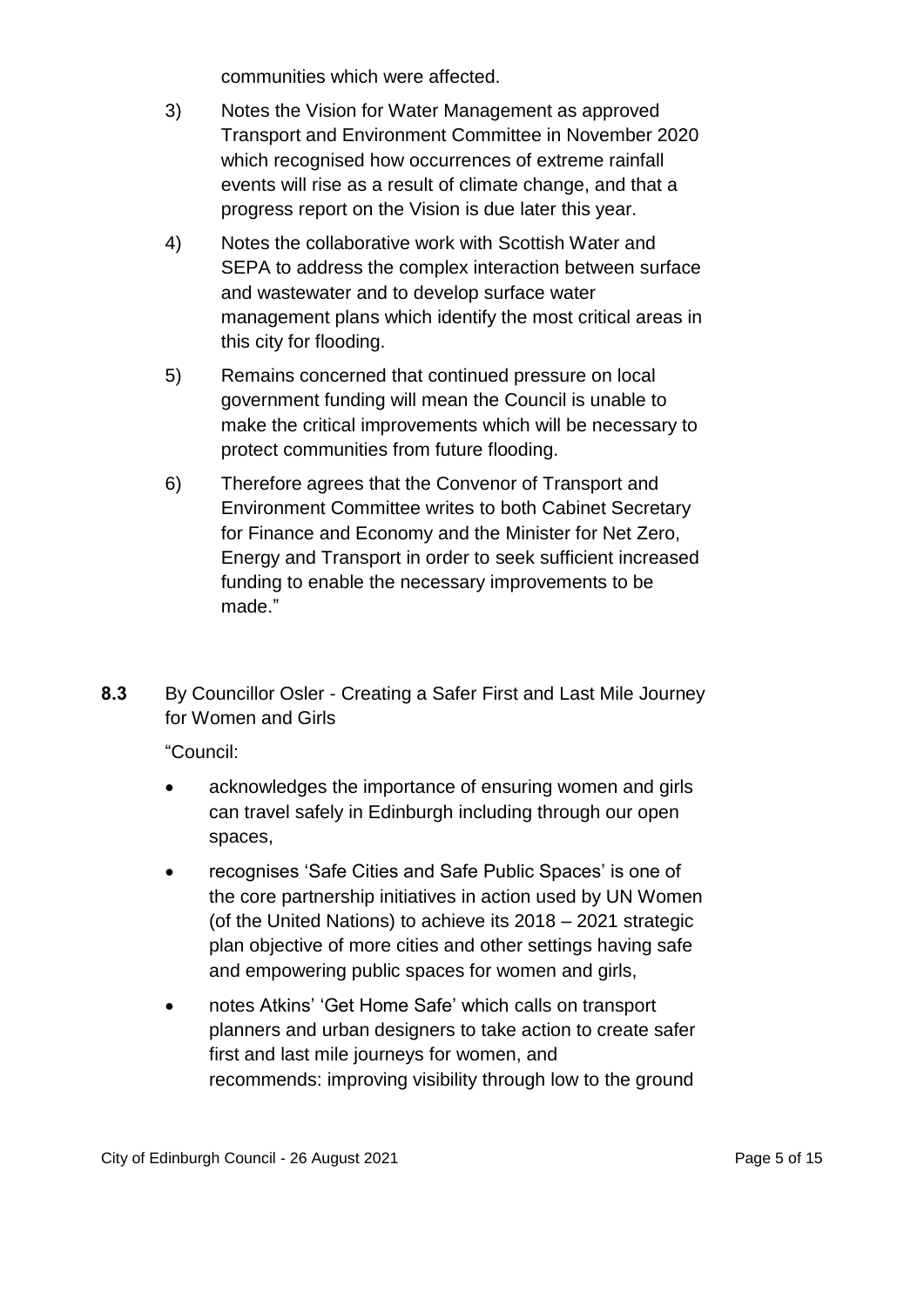planting and vegetation and removal of walls and barriers; active building frontages to provide 'eyes on the street'; and providing emergency contact and digital wayfinding apps, and

 calls for a report to be submitted to Transport and Environment Committee within two cycles on the benefits of adopting such recommendations and on how safety for women should be improved, notably in our parks and open spaces."

#### **8.4** By Councillor Neil Ross - Enterprise Car Club

"Council:

- 1) Notes the recognition within the City Mobility Plan on the importance of the city car club scheme towards meeting the Council's transport goals, and the commitment within the plan to strengthen partnerships with car sharing partners.
- 2) Agrees that the car club scheme has an important role in addressing congestion and on-street parking capacity by encouraging shared car usage and a reduction in private car ownership.
- 3) Notes that while the Council's website hosts a map of car club locations and a link to the Enterprise Car Club website, it does not provide a clear process for people to suggest or request new car club locations.
- 4) Agrees that officers should follow the example of the Cyclehoop scheme, where residents are able to suggest new locations, and create a system to allow residents to suggest new sites for car club spaces.
- 5) Requests that such a system be put in place and reported to the Transport and Environment Committee within two cycles."

# **8.5** By Councillor Mitchell - Goldenacre Steps "Council: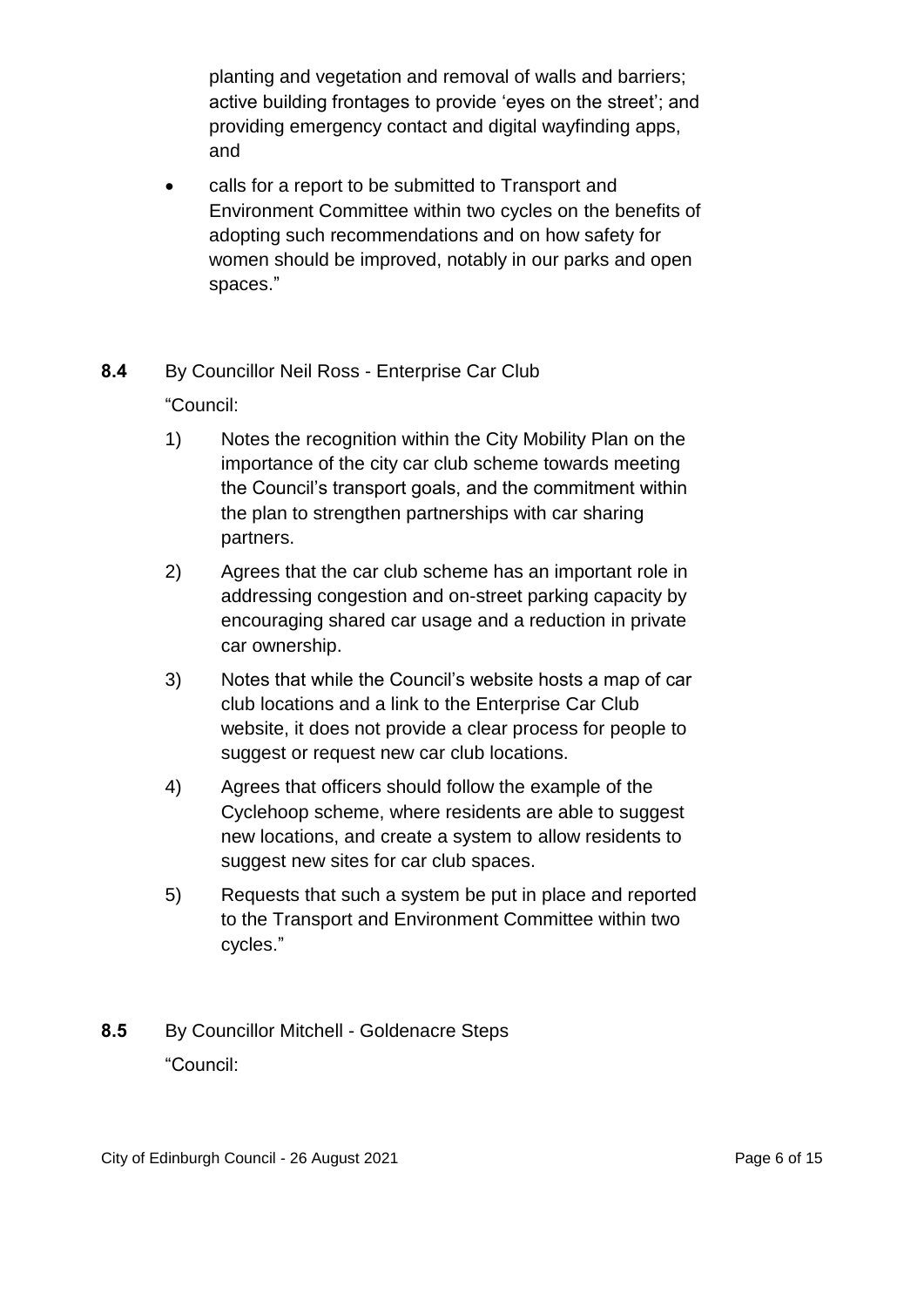- 1) Notes that the Goldenacre Steps form part of the adopted network under 'City Development'.
- 2) Acknowledges that the 'City Development' account is now obsolete, requires to be updated and officially transferred to an existing department and team.
- 3) Therefore agrees that the Executive Director of Place shall prepare a report for the next meeting of the Transport and Environment Committee which will include:
	- a) A list of the existing adopted network remaining under 'City Development'.
	- b) A transfer of the remaining 'City Development' network to appropriate department teams.

c) Any referrals of the report to appropriate committees."

- **8.6** By Councillor Laidlaw Platinum Jubilee Holiday June 2022 "Council:
	- 1) Notes that to celebrate HM The Queen's Platinum Jubilee the UK government has announced a special four-day bank holiday weekend to include Thursday 2<sup>nd</sup> June and Friday 3rd June 2022.
	- 2) Recognises the momentous occasion of Her Majesty celebrating 70 years of serving her country and Commonwealth and that this will be the first time any British monarch has celebrated a platinum jubilee.
	- 3) Notes the four days will include special celebrations and festivities including public and community events.
	- 4) Recognises that Edinburgh, as Scotland's capital and the site of Her Majesty's official residence in Scotland, will play a key part in these celebrations.
	- 5) Notes that currently City of Edinburgh Council offices and libraries are scheduled to be open on existing May public holidays in 2022.
	- 6) Notes City of Edinburgh schools are scheduled to be closed on Victoria Day on Monday 23 May 2022.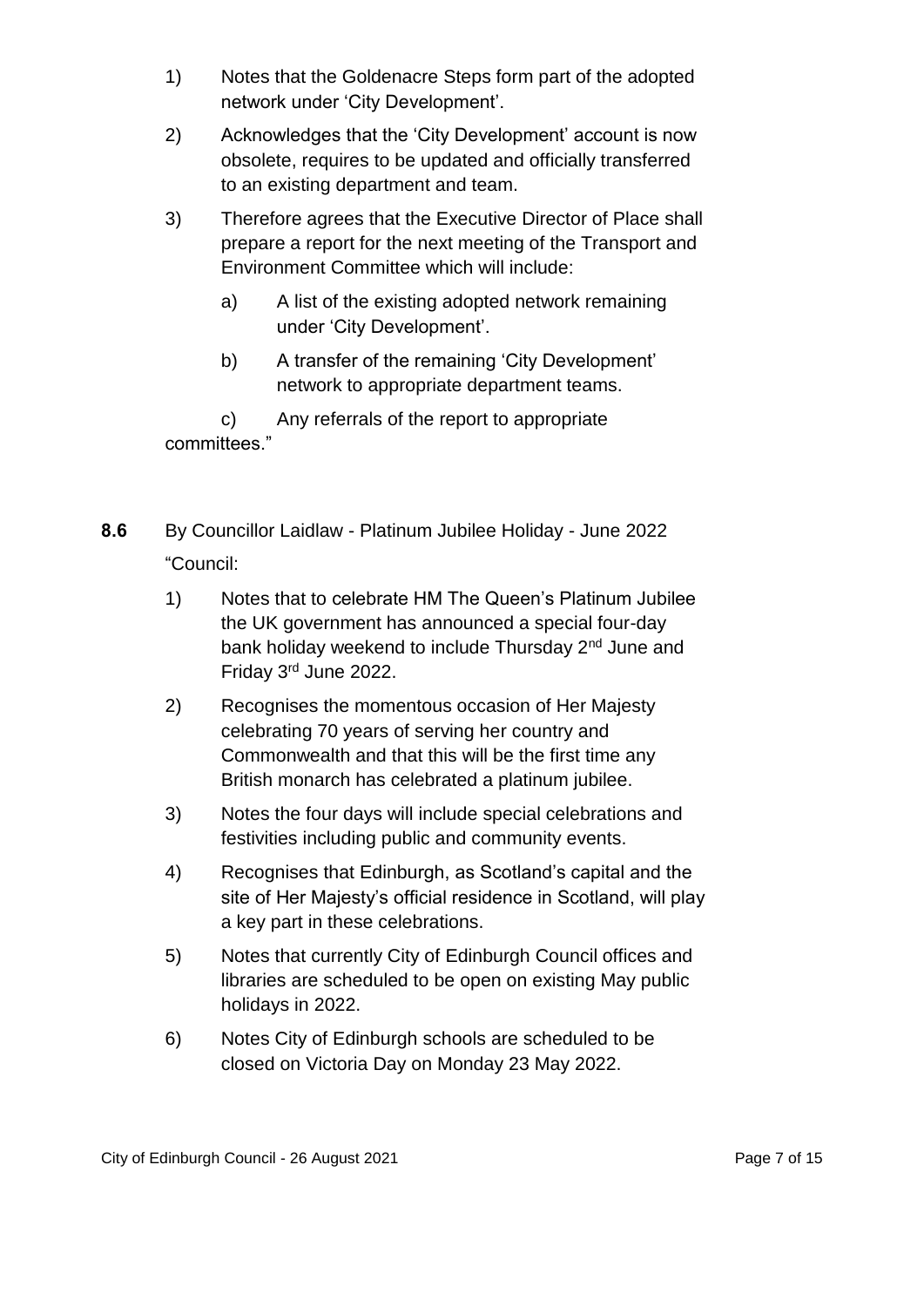- 7) Acknowledges that additional public holidays are a fitting reward for the hard-work our employees have undertaken during the pandemic.
- 8) Approves a one-off closure of Council offices and libraries 2<sup>nd</sup> and 3<sup>rd</sup> June 2022 and a two-day holiday for all Council staff; taken in lieu for those who provide essential services over the jubilee holiday weekend.
- 9) Approves closure of schools on  $2^{nd}$  and  $3^{rd}$  June to allow pupils to join their parents in enjoying the celebrations, in lieu of the Victoria Day holiday."
- **8.7** By Councillor Staniforth Council Condemns Homophobic Attack
	- "1) Council condemns the homophobic attack that occurred on Leith Street on the evening of Friday 27th July.
	- 2) Council reaffirms that Edinburgh Council will work to ensure that Edinburgh is an inclusive city in which all people feel safe regardless of their sexuality, gender identity, race or any other protected characteristic.
	- 3) Council affirms that as the city opens up and comes out of Covid regulations everyone has a right to enjoy those freedoms without fear of harassment or assault."
- **8.8** By Councillor Burgess Fossil Fuel Non Proliferation Treaty "This Council;
	- 1) Notes that the recent report from the United Nations Intergovernmental Panel on Climate Change (IPCC), has been described as *'a code red for humanity'* by the Secretary General of the United Nations;
	- 2) Notes the latest IPCC report reaffirms the vital need for rapid and significant reduction of climate-changing pollution;
	- 3) Notes that the UN Paris Climate Agreement is largely silent with respect to the supply and production of fossil fuels - coal, oil and gas – the largest source of climatechanging pollution;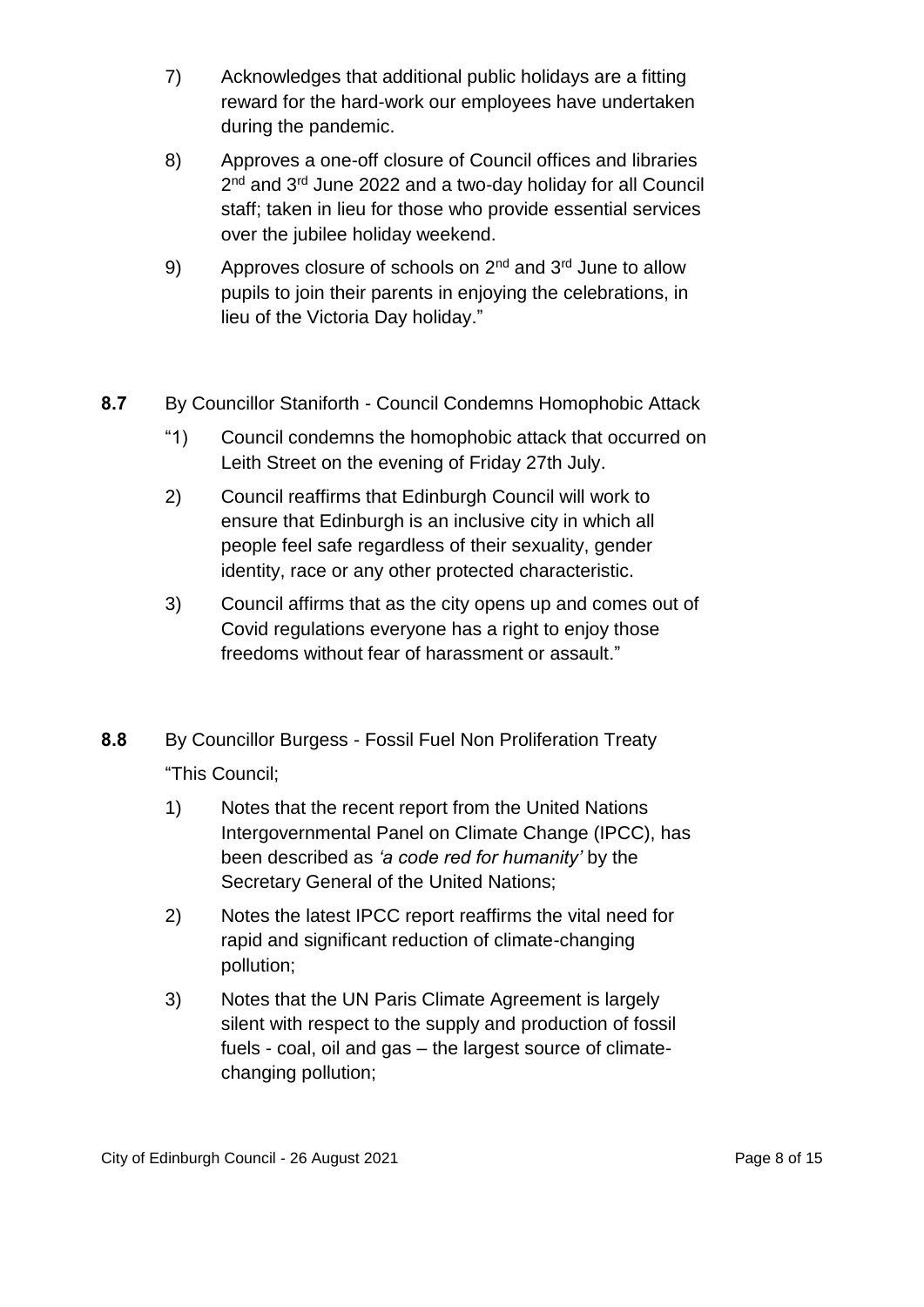- 4) Notes that global governments and the fossil fuel industry are currently planning to produce an estimated 120% more emissions by 2030 than what is needed to limit warming to 1.5°C and avert catastrophic climate disruption, and that this risks undermining global efforts to reduce climatechanging pollution;
- 5) Notes that the economic opportunities presented by a clean energy transition far outweigh the opportunities presented by an economy supported by expanding fossil fuel use and extraction;
- 6) Believes that Scotland should be committed, as part of our Climate Emergency response, to a just energy transition and to ambitious investments in green infrastructure and industries that will create jobs and rapidly decarbonize our economy;
- 7) Recognises the global initiative underway calling for a 'Fossil Fuel Non-Proliferation Treaty' aimed at ending new fossil fuel exploration and expansion, phasing out existing production in line with the global commitment to limit warming to 1.5°C, and accelerating equitable transition plans;
- 8) Notes that other leading cities including Barcelona, Toronto, Los Angeles and Sydney have endorsed the call for a Fossil Fuel Non-Proliferation Treaty;
- 9) Therefore endorses the call for a Fossil Fuel Non-Proliferation Treaty and urges the Scottish Government to support this initiative."

# **9. Congratulatory Motions**

**9.1** By Councillor McNeese-Mechan - The Edinburgh Festival Voluntary Guides Association 75th Anniversary

"Council notes:

The roots of the Edinburgh Festival Voluntary Guides Association go back to 1947. That was when Sir John Falconer, the Lord Provost of Edinburgh and the driving force behind the first Edinburgh Festival, appealed for local people to volunteer to run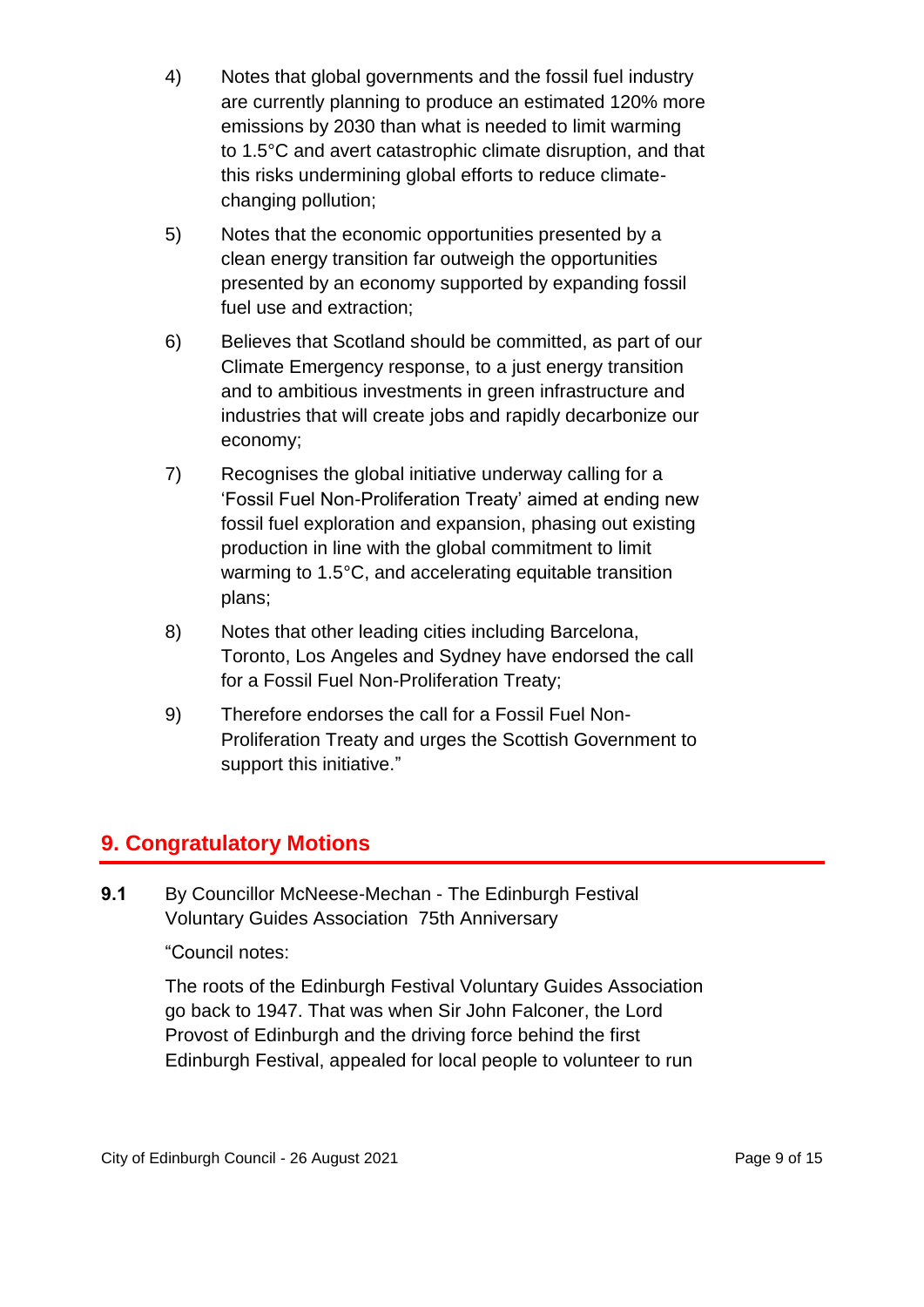walking tours of the Royal Mile for the many visitors that were expected to attend the Festival. Twelve volunteers stepped forward. The tours, which were advertised in the Festival's official Souvenir Programme, attracted large numbers of visitors and received favourable mentions in the press.

Further volunteers were recruited for the 1948 Festival, at which point the group was officially constituted as the Edinburgh Festival Voluntary Guides Association, with John Bowman, a former City Water Engineer, serving as its first president. In 1998, in order to increase their public profile, they became officially part of the Edinburgh Festival Fringe rather than the International Festival. They have been running tours as part of the International Festival and the Festival Fringe ever since.

Since 2003, the Association has been entirely self-supporting. They receive no public funding of any kind but are, instead, financed by donations and by the charges they make for custom tours outside the Festival season.

In 2013, they were obliged to move their base out of Cannonball House - after 67 years. Thanks to the support of the City of Edinburgh Council, they now use the City Chambers as their meeting point.

In 2019, the Association became part of the Edinburgh's Open Streets project, in which most of the Royal Mile and other streets in the Old Town are closed to traffic – and therefore open to visitors on foot - on one Sunday afternoon each month. These afternoons have provided them with an excellent opportunity to run their tours in a traffic-free environment.

In acknowledging the positive work of the Edinburgh Festival Voluntary Guides Association, Council requests that the Lord Provost, who is the patron of the Association, marks their 75th Anniversary in an appropriate way."

#### **9.2** By Councillor Rae - Great British Sewing Bee Winner

"Council is delighted to recognise and congratulate Ms Serena Baker, the Glasgow born Edinburgh medical student, currently in her fourth year of study, who took time out from nurturing patients to nurture our hearts and minds by winning The Great British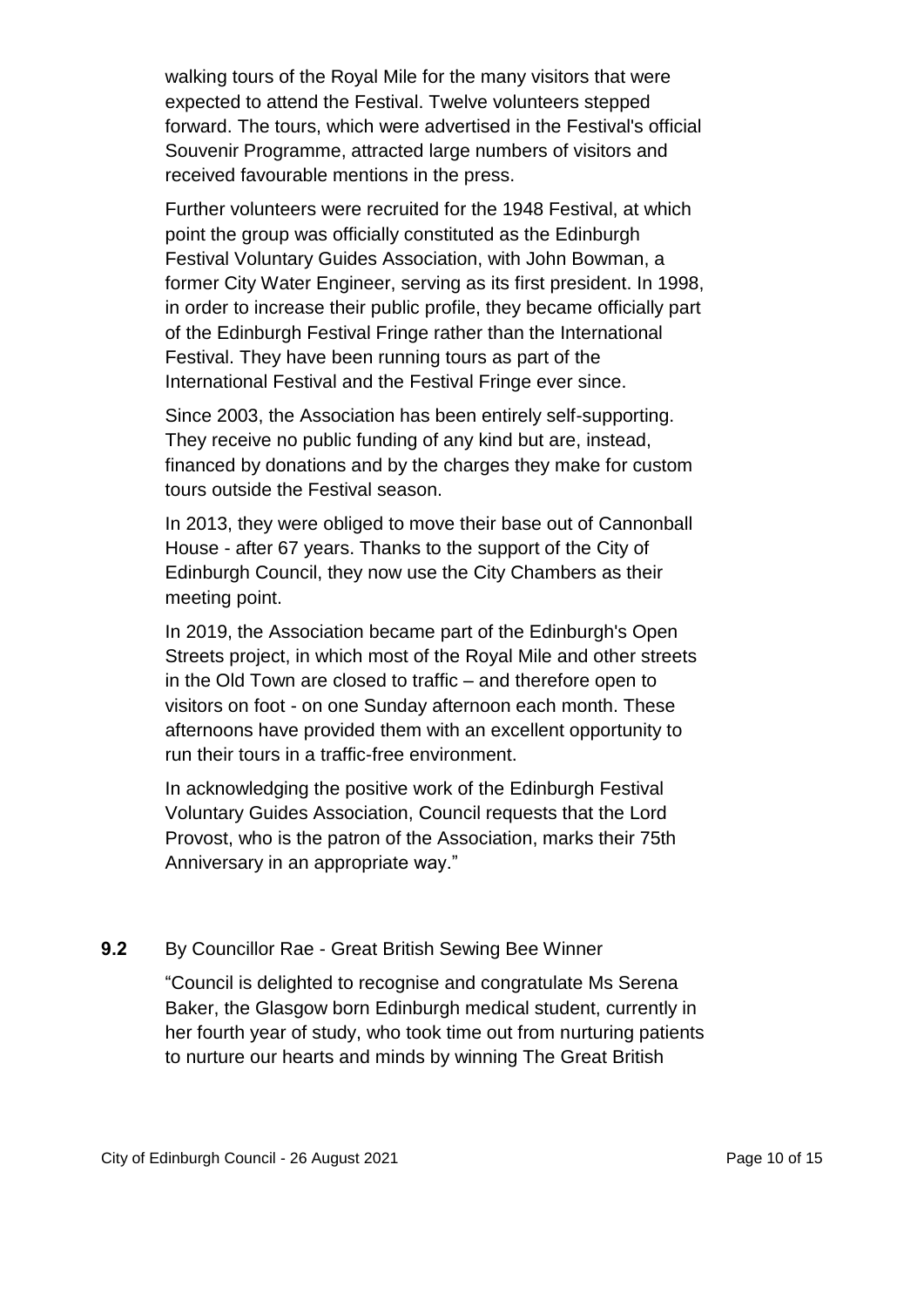Sewing Bee 2021.

Her skill, precision, dexterity and creativity together with her warmth and personality revealed her to be an enormous credit to both cities, and her country, but more importantly, in a time of crisis, to the NHS which we are all incredibly thankful for.

With links to both Glasgow and Edinburgh, Serena became the third winner of iconic programmes this year, following Edinburgh student Peter Sawkins Bake-off win and Glasgow's Laurence Chaney who took the Drag Race crown, ensuring a clean sweep for Scotland.

Council asks that Serena be officially congratulated by the Lord Provost, and that she and her family be invited to celebrate with us at a suitable event in the future when such events resume."

#### **10. Questions**

| 10.1 | By Councillor Munro - Care Plan – for answer by the Chair of the<br><b>Edinburgh Integration Joint Board</b>                 | 747 - 748 |
|------|------------------------------------------------------------------------------------------------------------------------------|-----------|
| 10.2 | By Councillor Munro - Care Home Closures – for answer by the<br>Chair of the Edinburgh Integration Joint Board               | 749 - 750 |
| 10.3 | By Councillor Munro - Care Home Reports - Funding - for<br>answer by the Chair of the Edinburgh Integration Joint Board      | 751 - 752 |
| 10.4 | By Councillor Munro - Care Home Reports - Improvements - for<br>answer by the Chair of the Edinburgh Integration Joint Board | 753 - 754 |
| 10.5 | By Councillor Munro - Drum Brae Care Home – for answer by the<br>Chair of the Edinburgh Integration Joint Board              | 755 - 756 |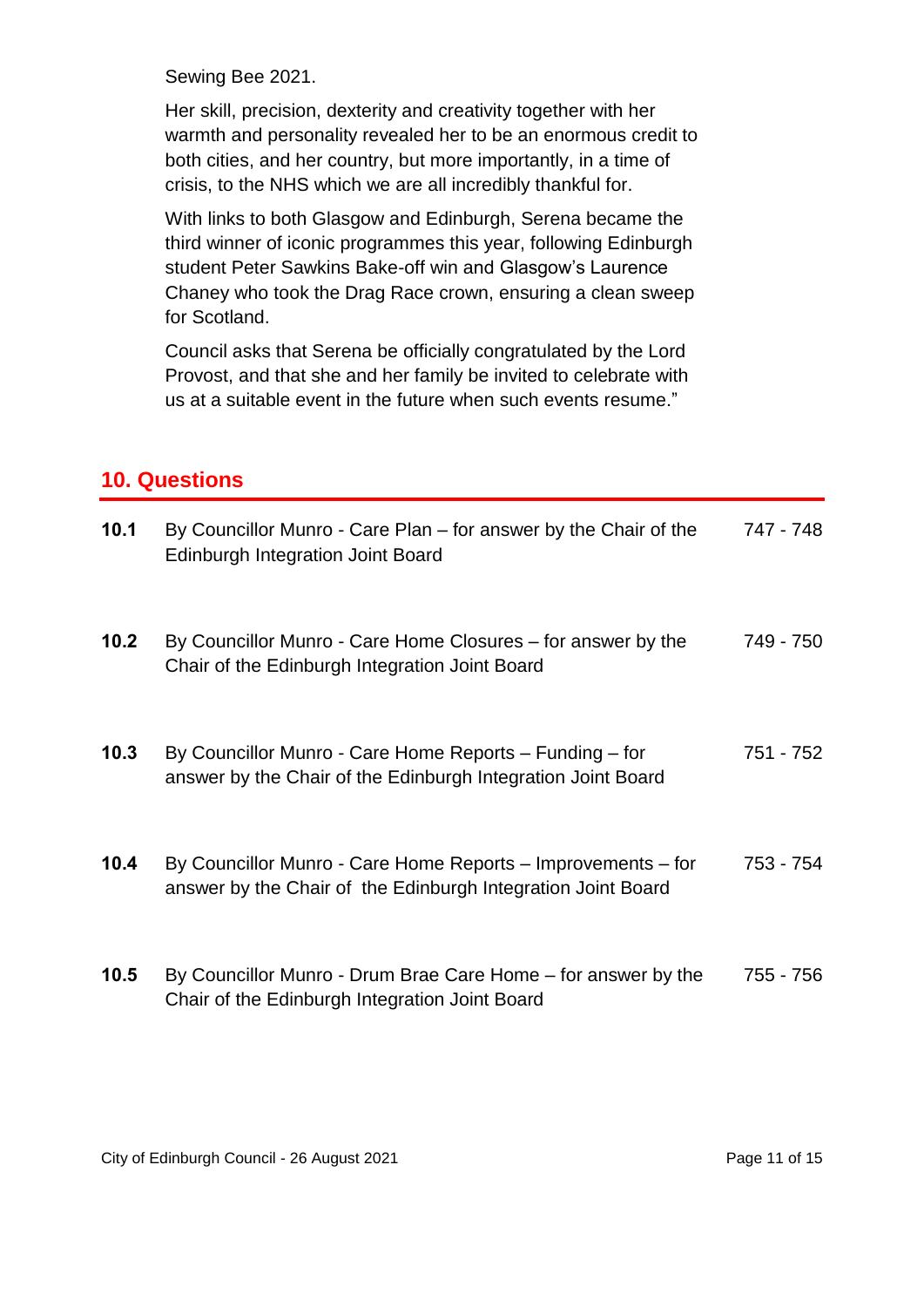| 10.6  | By Councillor Lang - Bus Network Review - for answer by the<br>Convener of the Transport and Environment Committee                                          | 757 - 758 |
|-------|-------------------------------------------------------------------------------------------------------------------------------------------------------------|-----------|
| 10.7  | By Councillor Lang - Play Parks Funding - for answer by the<br>Convener of the Culture and Communities Committee                                            | 759 - 760 |
| 10.8  | By Councillor Osler - Road Gullies – for answer by the Convener<br>of the Transport and Environment Committee                                               | 761 - 762 |
| 10.9  | By Councillor Osler - Emptying Household Bins - for answer by<br>the Convener of the Transport and Environment Committee                                    | 763 - 764 |
| 10.10 | By Councillor Johnston - The 2021-31 Sustainable Capital<br>Budget Strategy - for answer by the Convener of the Transport<br>and Environment Committee      | 765 - 766 |
| 10.11 | By Councillor Whyte - Management Rules for Public Parks and<br>Greenspace – for answer by the Convener of the Transport and<br><b>Environment Committee</b> | 767 - 768 |
| 10.12 | By Councillor Rust - Furlough Payments – for answer by the<br>Convener of the Finance and Resources Committee                                               | 769 - 770 |
| 10.13 | By Councillor Rust - Spaces for People - Cycle Lanes – for<br>answer by the Convener of the Transport and Environment<br>Committee                          | 771 - 772 |
| 10.14 | By Councillor Rust - Spaces for People Expenditure – for answer                                                                                             | 773 - 776 |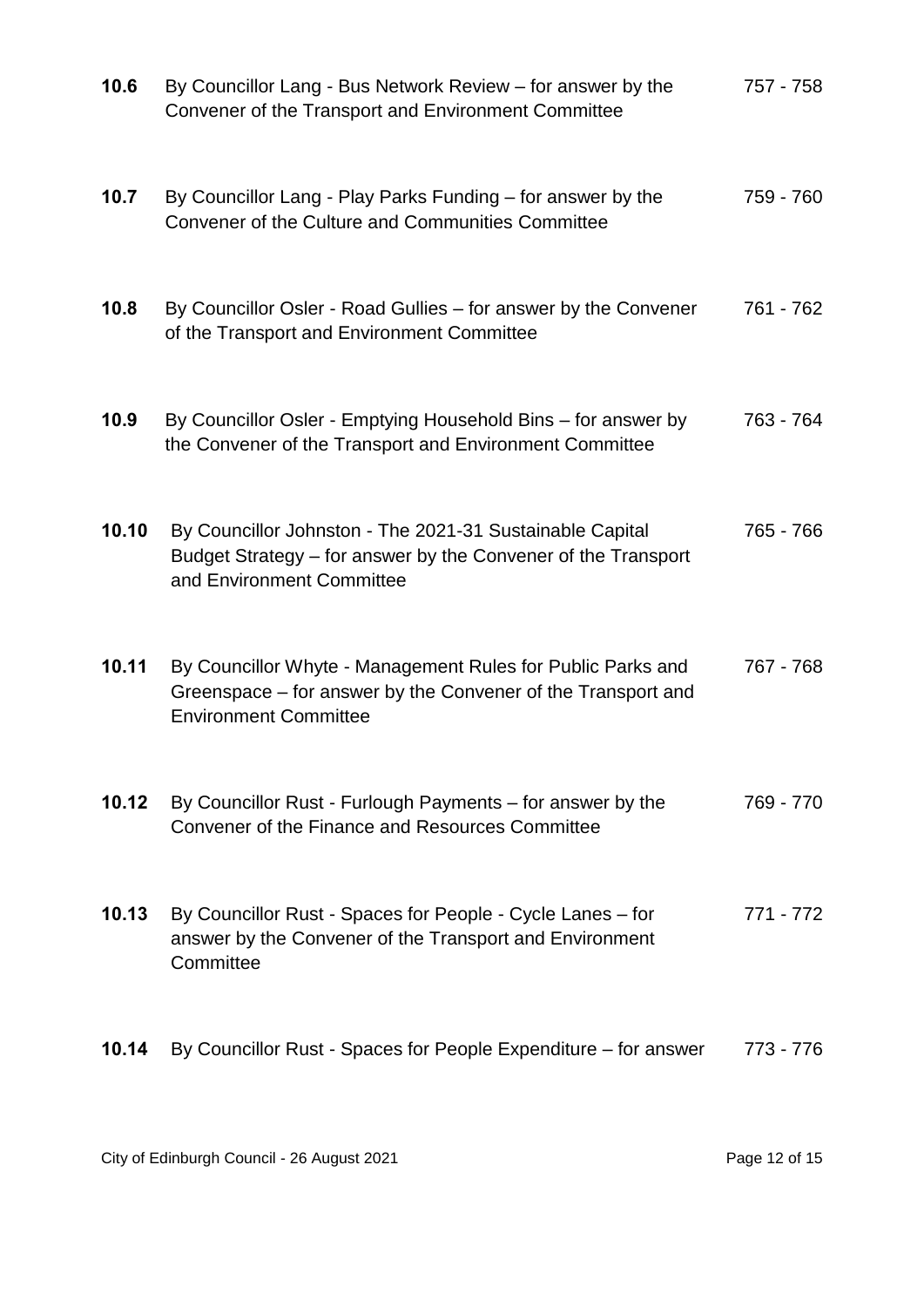by the Convener of the Transport and Environment Committee

| 10.15 | By Councillor Jim Campbell - Protracted Delay in Amendments<br>and Addendums being published for June Council - for answer<br>by the Lord Provost | 777 - 778 |
|-------|---------------------------------------------------------------------------------------------------------------------------------------------------|-----------|
| 10.16 | By Councillor Jim Campbell - Blocked Gullies – for answer by the<br>Convener of the Transport and Environment Committee                           | 779 - 780 |
| 10.17 | By Councillor McLellan - Council's Unanimous Dismay at SNP<br>MSP James Dornan – for answer by the Leader of the Council                          | 781 - 782 |
| 10.18 | By Councillor Brown - Garden Bin Tax - Cash Payment Options -<br>for answer by the Convener of the Transport and Environment<br>Committee         | 783 - 784 |
| 10.19 | By Councillor Mitchell - Waste and Cleansing Staff Injuries - for<br>answer by the Convener of the Transport and Environment<br>Committee         | 785 - 786 |
| 10.20 | By Councillor Webber - Re-branding of Spaces for People – for<br>answer by the Convener of the Transport and Environment<br>Committee             | 787 - 788 |
| 10.21 | By Councillor Webber - Garden Waste Collection – for answer by<br>the Convener of the Finance and Resources Committee                             | 789 - 790 |
| 10.22 | By Councillor Rust - Spaces for People Red Audit Finding - for<br>answer by the Convener of the Transport and Environment                         | 791 - 792 |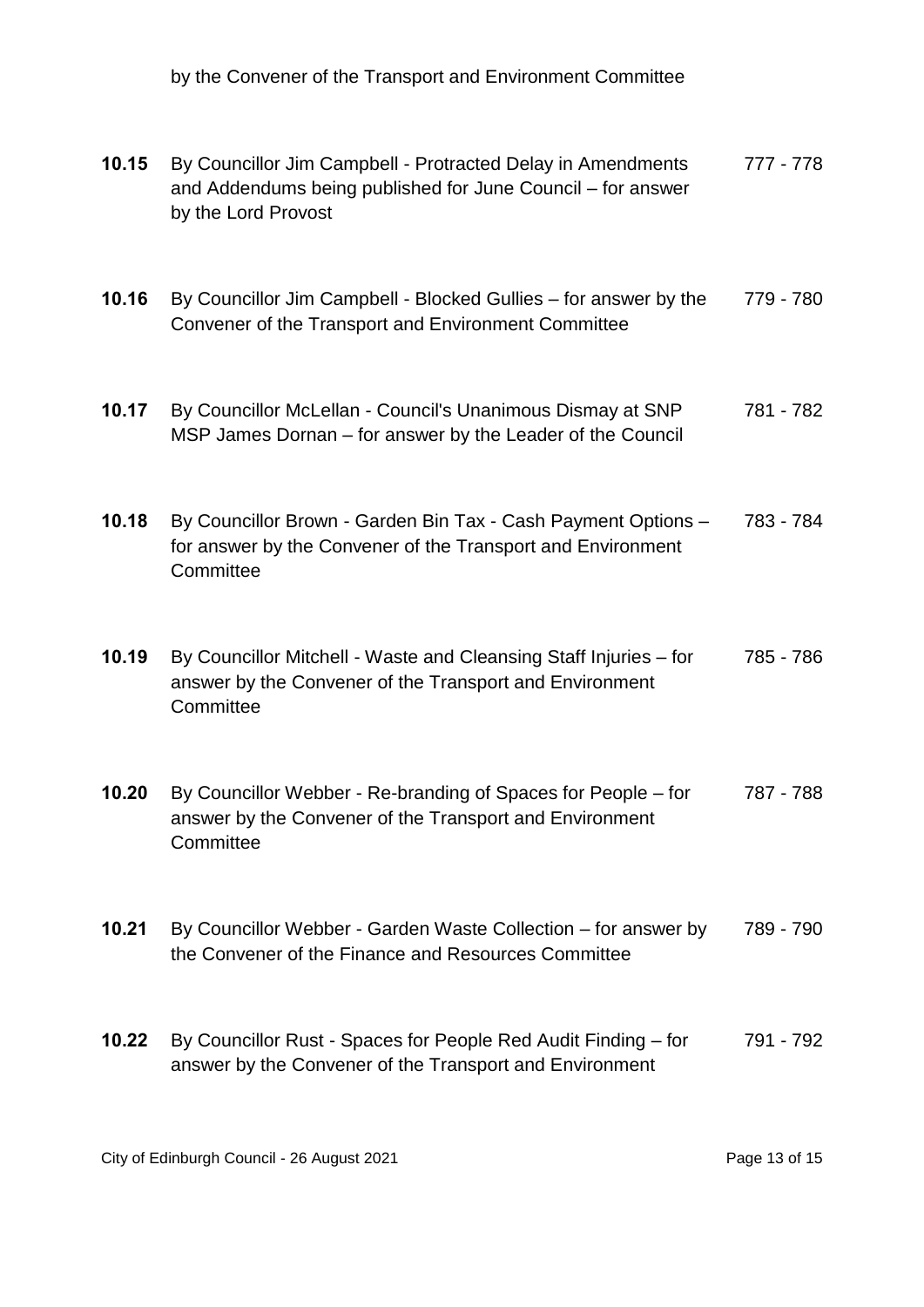#### **Committee**

- **10.23** By Councillor Whyte Burned Memorial Benches for answer by the Vice-Convener of the Transport and Environment Committee 793 - 794
- **10.24** By Councillor Booth Site Options for GME Secondary for answer by the Convener of the Education, Children and Families **Committee** 795 - 796
- **10.25** By Councillor Booth Leader's Meeting with Gaelic Parents for answer by the Leader of the Council 797 - 798

#### **Andrew Kerr**

Chief Executive

### **Information about the City of Edinburgh Council**

The City of Edinburgh Council consists of 63 Councillors and is elected under proportional representation. The City of Edinburgh Council usually meets once a month and the Lord Provost is the Convener when it meets.

This meeting of the City of Edinburgh Council is being held virtually by Microsoft Teams.

#### **Further information**

If you have any questions about the agenda or meeting arrangements, please contact Gavin King, Committee Services, City of Edinburgh Council, Business Centre 2.1, Waverley Court, 4 East Market Street, Edinburgh EH8 8BG, Tel 0131 529 4239, email [gavin.king@edinburgh.gov.uk.](mailto:gavin.king@edinburgh.gov.uk)

The agenda, minutes and public reports for this meeting and all the main Council committees can be viewed online by going to the Council's online [Committee Library.](https://democracy.edinburgh.gov.uk/ieDocHome.aspx?bcr=1)

Live and archived webcasts for this meeting and all main Council committees can be viewed online by going to the Council's [Webcast Portal.](https://edinburgh.public-i.tv/core/portal/home)